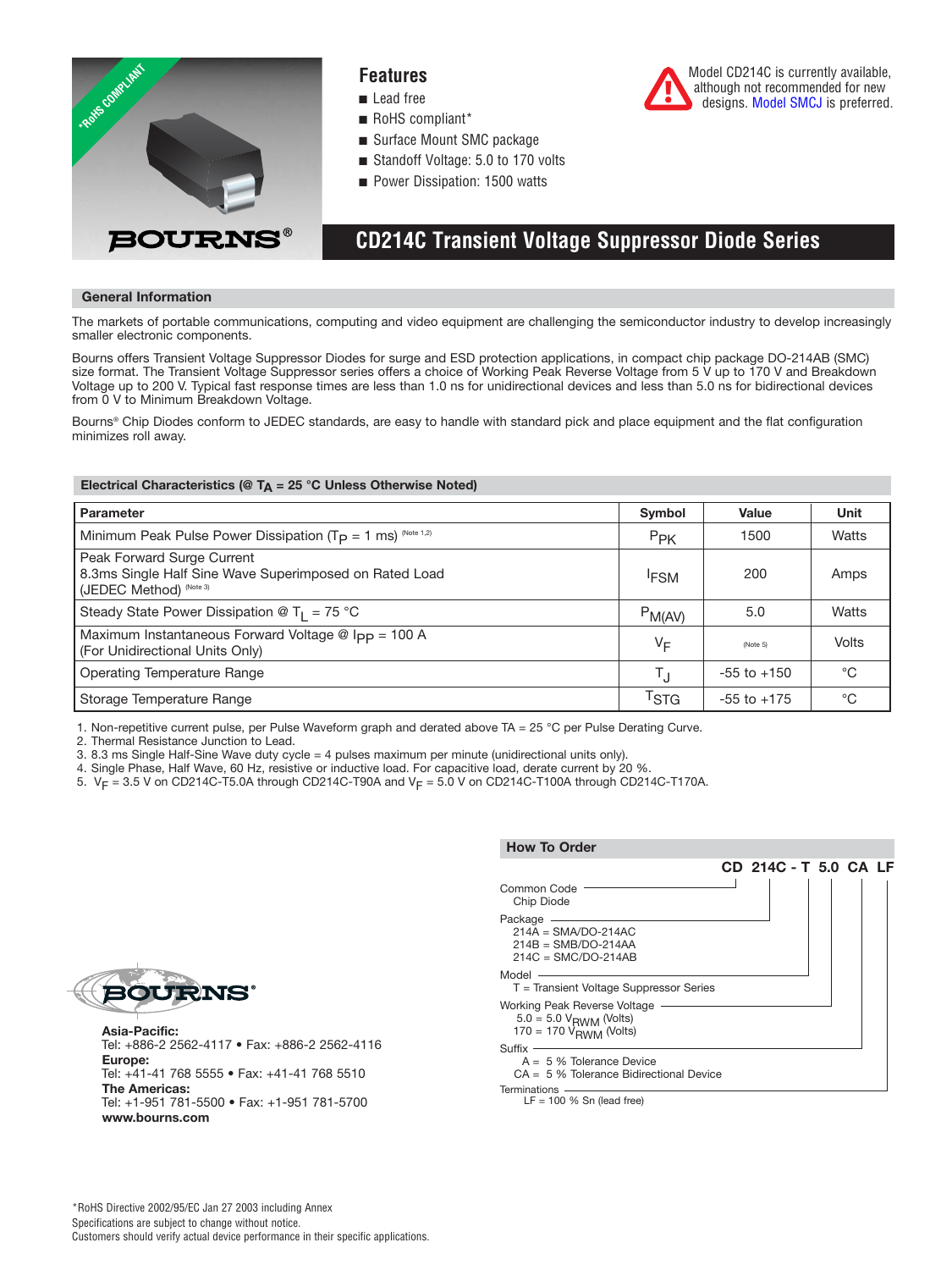### **Compliance**

■ IEC 61000-4-2 ESD (Min. Level 4)

■ IEC 61000-4-4 EFT

■ IEC 61000-4-5 Surge

## **CD214C Transient Voltage Suppressor Diode Series**

## **BOURNS®**

### **Electrical Characteristics (@T<sub>A</sub> = 25 °C unless otherwise noted)**

| <b>Unidirectional Device</b> |                        | <b>Bidirectional Device</b> |                        |                                         | <b>Breakdown Voltage</b> |                        | <b>Working Peak</b><br><b>Reverse</b><br>Voltage | <b>Maximum</b><br><b>Reverse</b><br>Leakage | <b>Maximum</b><br>Reverse<br>Voltage<br>@IRSM | <b>Maximum</b><br>Reverse<br>Surge<br><b>Current</b> |
|------------------------------|------------------------|-----------------------------|------------------------|-----------------------------------------|--------------------------|------------------------|--------------------------------------------------|---------------------------------------------|-----------------------------------------------|------------------------------------------------------|
| Part<br><b>Number</b>        | Part<br><b>Marking</b> | Part<br><b>Number</b>       | Part<br><b>Marking</b> | V <sub>BR</sub> (Volts)<br>Min.<br>Max. |                          | $@I_{\mathsf{T}}$ (mA) | V <sub>RWM</sub> (Volts)                         | <sup>@ V</sup> RWM<br>$I_R$ (uA)            | V <sub>RSM</sub> (Volts)                      | <b>IRSM (Amps)</b>                                   |
| CD214C-T5.0A                 | <b>GDE</b>             | CD214C-T5.0CA               | <b>BDE</b>             | 6.4                                     | 7.23                     | 10                     | 5                                                | 1000                                        | 9.2                                           | 163                                                  |
| CD214C-T6.0A                 | <b>GDG</b>             | CD214C-T6.0CA               | <b>BDG</b>             | 6.67                                    | 7.67                     | 10                     | 6                                                | 1000                                        | 10.3                                          | 145.6                                                |
| CD214C-T6.5A                 | <b>GDK</b>             | CD214C-T6.5CA               | <b>BDK</b>             | 7.22                                    | 8.3                      | 10                     | 6.5                                              | 500                                         | 11.2                                          | 133.9                                                |
| CD214C-T7.0A                 | <b>GDM</b>             | CD214C-T7.0CA               | <b>BDM</b>             | 7.78                                    | 8.95                     | 10                     | $\overline{7}$                                   | 200                                         | 12                                            | 125                                                  |
| CD214C-T7.5A                 | <b>GDP</b>             | CD214C-T7.5CA               | <b>BDP</b>             | 8.33                                    | 9.58                     | $\mathbf{1}$           | 7.5                                              | 100                                         | 12.9                                          | 116.3                                                |
| CD214C-T8.0A                 | <b>GDR</b>             | CD214C-T8.0CA               | <b>BDR</b>             | 8.89                                    | 10.2                     | 1                      | 8                                                | 50                                          | 13.6                                          | 110.3                                                |
| CD214C-T8.5A                 | <b>GDT</b>             | CD214C-T8.5CA               | <b>BDT</b>             | 9.44                                    | 10.8                     | $\mathbf{1}$           | 8.5                                              | 20                                          | 14.4                                          | 104.2                                                |
| CD214C-T9.0A                 | GDV                    | CD214C-T9.0CA               | <b>BDV</b>             | 10                                      | 11.5                     | 1                      | 9                                                | 10                                          | 15.4                                          | 97.4                                                 |
| CD214C-T10A                  | <b>GDX</b>             | CD214C-T10CA                | <b>BDX</b>             | 11.1                                    | 12.8                     | $\mathbf{1}$           | 10                                               | 5                                           | 17                                            | 88.2                                                 |
| CD214C-T11A                  | GDZ                    | CD214C-T11CA                | <b>BDZ</b>             | 12.2                                    | 14.4                     | 1                      | 11                                               | 5                                           | 18.2                                          | 82.4                                                 |
| CD214C-T12A                  | <b>GEE</b>             | CD214C-T12CA                | <b>BEE</b>             | 13.3                                    | 15.3                     | $\mathbf{1}$           | 12                                               | $\overline{5}$                              | 19.9                                          | 75.3                                                 |
| CD214C-T13A                  | <b>GEG</b>             | CD214C-T13CA                | <b>BEG</b>             | 14.4                                    | 16.5                     | $\mathbf{1}$           | 13                                               | $\overline{5}$                              | 21.5                                          | 69.7                                                 |
| CD214C-T14A                  | <b>GEK</b>             | CD214C-T14CA                | <b>BEK</b>             | 15.6                                    | 17.9                     | $\overline{1}$         | 14                                               | 5                                           | 23.2                                          | 64.7                                                 |
| CD214C-T15A                  | <b>GEM</b>             | CD214C-T15CA                | <b>BEM</b>             | 16.7                                    | 19.2                     | $\mathbf{1}$           | 15                                               | 5                                           | 24.4                                          | 61.5                                                 |
| CD214C-T16A                  | <b>GEP</b>             | CD214C-T16CA                | <b>BEP</b>             | 17.8                                    | 20.5                     | $\mathbf{1}$           | 16                                               | 5                                           | 26                                            | 57.7                                                 |
| CD214C-T17A                  | <b>GER</b>             | CD214C-T17CA                | <b>BER</b>             | 18.9                                    | 21.7                     | $\mathbf{1}$           | 17                                               | 5                                           | 27.6                                          | 53.3                                                 |
| CD214C-T18A                  | <b>GET</b>             | CD214C-T18CA                | <b>BET</b>             | 20                                      | 23.3                     | $\mathbf{1}$           | 18                                               | 5                                           | 29.2                                          | 51.4                                                 |
| CD214C-T20A                  | <b>GEV</b>             | CD214C-T20CA                | <b>BEV</b>             | 22.2                                    | 25.5                     | $\mathbf{1}$           | 20                                               | 5                                           | 32.4                                          | 46.3                                                 |
| CD214C-T22A                  | <b>GEX</b>             | CD214C-T22CA                | <b>BEX</b>             | 24.4                                    | 28                       | $\mathbf{1}$           | 22                                               | 5                                           | 35.5                                          | 42.2                                                 |
| CD214C-T24A                  | GEZ                    | CD214C-T24CA                | <b>BEZ</b>             | 26.7                                    | 30.7                     | 1                      | 24                                               | 5                                           | 38.9                                          | 38.6                                                 |
| CD214C-T26A                  | <b>GFE</b>             | CD214C-T26CA                | <b>BFE</b>             | 28.9                                    | 32.2                     | $\overline{1}$         | $\overline{26}$                                  | $\overline{5}$                              | 42.1                                          | 35.6                                                 |
| CD214C-T28A                  | <b>GFG</b>             | CD214C-T28CA                | <b>BFG</b>             | 31.1                                    | 35.8                     | $\mathbf{1}$           | 28                                               | 5                                           | 45.4                                          | 33                                                   |
| CD214C-T30A                  | <b>GFK</b>             | CD214C-T30CA                | <b>BFK</b>             | 33.3                                    | 38.3                     | $\mathbf{1}$           | 30                                               | 5                                           | 48.4                                          | 31                                                   |
| CD214C-T33A                  | <b>GFM</b>             | CD214C-T33CA                | <b>BFM</b>             | 36.7                                    | 42.2                     | 1                      | 33                                               | 5                                           | 53.3                                          | 28.1                                                 |
| CD214C-T36A                  | <b>GFP</b>             | CD214C-T36CA                | <b>BFP</b>             | 40                                      | 46                       | $\overline{1}$         | 36                                               | 5                                           | 58.1                                          | 25.8                                                 |
| CD214C-T40A                  | <b>GFR</b>             | CD214C-T40CA                | <b>BFR</b>             | 44.4                                    | 51.1                     | 1                      | 40                                               | 5                                           | 64.5                                          | 23.3                                                 |
| CD214C-T43A                  | <b>GFT</b>             | CD214C-T43CA                | <b>BFT</b>             | 47.8                                    | 54.9                     | $\mathbf{1}$           | 43                                               | 5                                           | 69.4                                          | 21.6                                                 |
| CD214C-T45A                  | <b>GFV</b>             | CD214C-T45CA                | <b>BFV</b>             | 50                                      | 57.5                     | $\mathbf{1}$           | 45                                               | 5                                           | 72.7                                          | 20.6                                                 |
| CD214C-T48A                  | <b>GFX</b>             | CD214C-T48CA                | <b>BFX</b>             | 53.3                                    | 61.3                     | $\mathbf{1}$           | 48                                               | $\overline{5}$                              | 77.4                                          | 19.4                                                 |
| CD214C-T51A                  | GFZ                    | CD214C-T51CA                | <b>BFZ</b>             | 56.7                                    | 65.2                     | $\mathbf{1}$           | 51                                               | 5                                           | 82.4                                          | 18.2                                                 |
| CD214C-T54A                  | GGE                    | CD214C-T54CA                | <b>BGE</b>             | 60                                      | 69                       | 1                      | 54                                               | 5                                           | 87.1                                          | 17.2                                                 |
| CD214C-T58A                  | GGG                    | CD214C-T58CA                | <b>BGG</b>             | 64.4                                    | 74.6                     | $\mathbf{1}$           | 58                                               | $\overline{5}$                              | 93.6                                          | 16                                                   |
| CD214C-T60A                  | GGK                    | CD214C-T60CA                | <b>BGK</b>             | 66.7                                    | 76.7                     | 1                      | 60                                               | 5                                           | 96.8                                          | 15.5                                                 |
| CD214C-T64A                  | <b>GGM</b>             | CD214C-T64CA                | <b>BGM</b>             | 71.1                                    | 81.8                     | $\mathbf{1}$           | 64                                               | 5                                           | 103                                           | 14.6                                                 |
| CD214C-T70A                  | GGP                    | CD214C-T70CA                | <b>BGP</b>             | 77.8                                    | 89.5                     | 1                      | 70                                               | 5                                           | 113                                           | 13.3                                                 |
| CD214C-T75A                  | GGR                    | CD214C-T75CA                | <b>BGR</b>             | 83.3                                    | 95.8                     | $\mathbf{1}$           | 75                                               | $\overline{5}$                              | 121                                           | 12.4                                                 |
| CD214C-T78A                  | GGT                    | CD214C-T78CA                | <b>BGT</b>             | 86.7                                    | 99.7                     | $\mathbf{1}$           | 78                                               | $\overline{5}$                              | 126                                           | 11.4                                                 |
| CD214C-T85A                  | GGV                    | CD214C-T85CA                | <b>BGV</b>             | 94.4                                    | 108.2                    | $\overline{1}$         | 85                                               | 5                                           | 137                                           | 10.4                                                 |
| CD214C-T90A                  | GGX                    | CD214C-T90CA                | <b>BGX</b>             | 100                                     | 115.5                    | $\mathbf{1}$           | 90                                               | 5                                           | 146                                           | 10.3                                                 |
| CD214C-T100A                 | GGZ                    | CD214C-T100CA               | <b>BGZ</b>             | 111                                     | 128                      | $\mathbf{1}$           | 100                                              | 5                                           | 162                                           | 9.3                                                  |
| CD214C-T110A                 | <b>GHE</b>             | CD214C-T110CA               | <b>BHE</b>             | 122                                     | 140                      | $\mathbf{1}$           | 110                                              | 5                                           | 177                                           | 8.4                                                  |
| CD214C-T120A                 | <b>GHG</b>             | CD214C-T120CA               | <b>BHG</b>             | 133                                     | 153                      | $\mathbf{1}$           | 120                                              | 5                                           | 193                                           | 7.9                                                  |
| CD214C-T130A                 | <b>GHK</b>             | CD214C-T130CA               | <b>BHK</b>             | 144                                     | 165                      | 1                      | 130                                              | 5                                           | 209                                           | 7.2                                                  |
| CD214C-T150A                 | <b>GHM</b>             | CD214C-T150CA               | <b>BHM</b>             | 167                                     | 192                      | $\mathbf{1}$           | 150                                              | 5                                           | 243                                           | 6.2                                                  |
| CD214C-T160A                 | GHP                    | CD214C-T160CA               | <b>BHP</b>             | 178                                     | 205                      | 1                      | 160                                              | 5                                           | 259                                           | 5.8                                                  |
| CD214C-T170A                 | GHR                    | CD214C-T170CA               | <b>BHR</b>             | 189                                     | 217.5                    | $\overline{1}$         | 170                                              | $\overline{5}$                              | 275                                           | 5.5                                                  |
|                              |                        |                             |                        |                                         |                          |                        |                                                  |                                             |                                               |                                                      |

Notes:<br>1. Suffix 'A' denotes a 5 % tolerance device.

1. Suffix 'A' denotes a 5 % tolerance device. 3. For bidirectional devices with a VR of 10 volts or less, the IR limit is double.

2. Suffix 'CA' denotes a 5 % tolerance bidirectional device. 4. For unidirectional devices with a VF max. of 3.5 V at an IF of 35 A, 0.5 Sine Wave of 8.3 ms Pulse Width.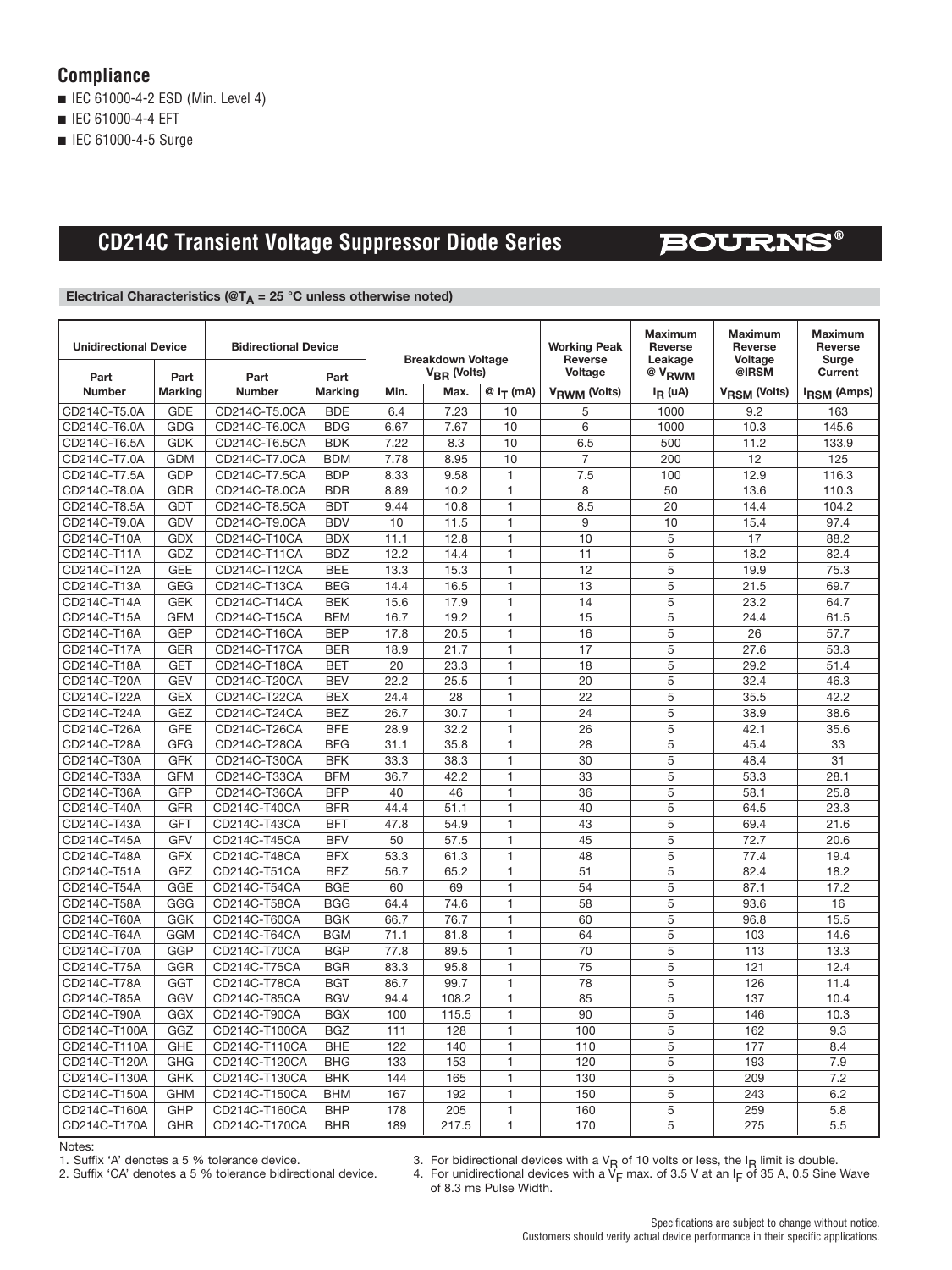# **CD214C Transient Voltage Suppressor Diode Series**

## **BOURNS®**



| <b>Dimension</b> | <b>SMC (DO-214AB)</b> |  |  |
|------------------|-----------------------|--|--|
| A                | $6.60 - 7.11$         |  |  |
|                  | $(0.260 - 0.280)$     |  |  |
| R                | $5.59 - 6.22$         |  |  |
|                  | $(0.220 - 0.245)$     |  |  |
| C                | $2.92 - 3.18$         |  |  |
|                  | $(0.115 - 0.125)$     |  |  |
| D                | $0.15 - 0.31$         |  |  |
|                  | $(0.006 - 0.112)$     |  |  |
| F                | $7.75 - 8.13$         |  |  |
|                  | $(0.305 - 0.320)$     |  |  |
| F                | $0.05 - 0.20$         |  |  |
|                  | $(0.002 - 0.008)$     |  |  |
| G                | $2.01 - 2.62$         |  |  |
|                  | $(0.080 - 0.103)$     |  |  |
|                  | $0.76 - 1.52$         |  |  |
|                  | $(0.030 - 0.060)$     |  |  |

DIMENSIONS: MM<br>(INCHES)





| <b>Dimension</b> | <b>SMC (DO-214AB)</b> |
|------------------|-----------------------|
| A (Max.)         | 4.69                  |
|                  | (0.185)               |
| B (Min.)         | 3.07                  |
|                  | (0.121)               |
| C (Min.)         | 1.52                  |
|                  | (0.060)               |

DIMENSIONS: <u>MM</u><br>(INCHES)

#### **Physical Specifications**

| PolarityCathode band indicates unidirectional device |
|------------------------------------------------------|
| No cathode band indicates bidirectional device       |
|                                                      |
|                                                      |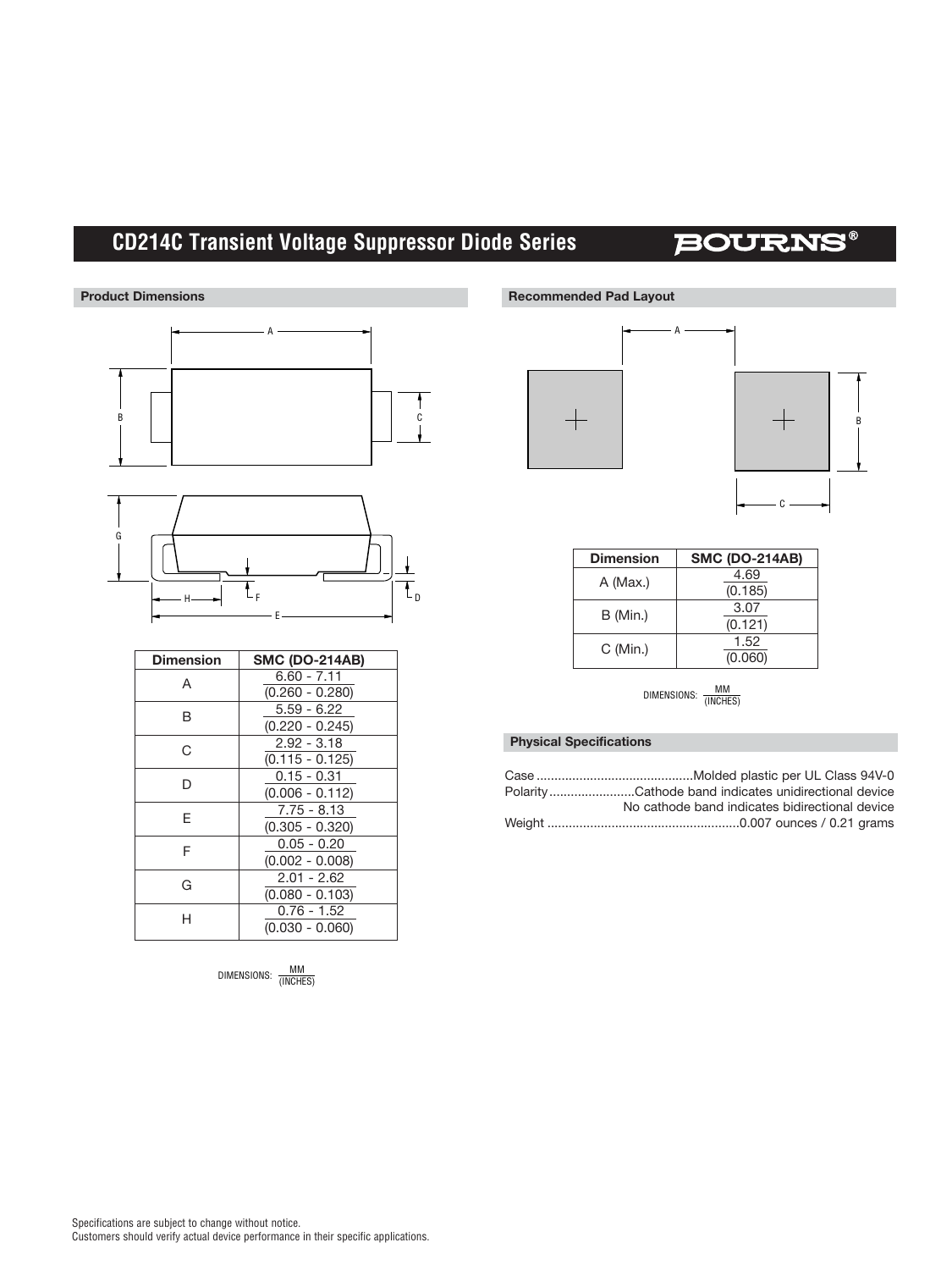## **CD214C Transient Voltage Suppressor Diode Series**

## **BOURNS®**

#### **Rating and Characteristic Curves**







**Pulse Derating Curve Maximum Non-Repetitive Surge Current** 



#### **Pulse Waveform Typical Junction Capacitance**







Specifications are subject to change without notice. Customers should verify actual device performance in their specific applications.